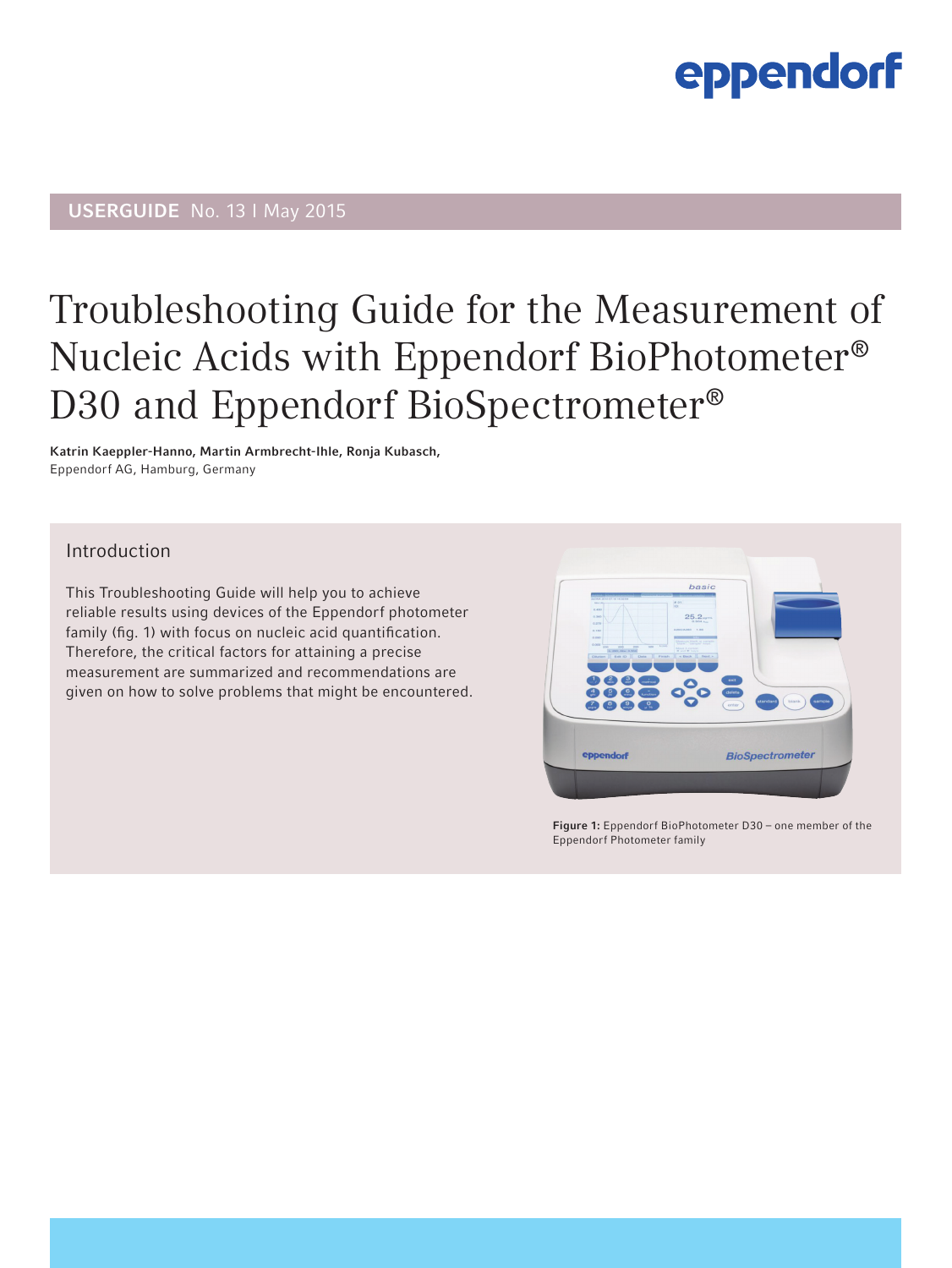### Fundamentals of photometric measurements - Lambert-Beer Law

To calculate the concentration of the liquid sample in a cuvette, first the transmission (T) is measured by the photometer, while calculating the ratio of outgoing (l<sub>1</sub>) and ingoing light  $(I_0)$  (fig. 2). The negative common logarithm of the transmission is the absorbance (A) value. The measured absorbance in a photometer depends on the optical path length, the concentration and a sample specific factor, the absorbance coefficient. This dependency is also called the Lambert-Beer-Law.

As shown in fig. 2D the concentration of the sample can be calculated via transforming the Lambert-Beer Law. This can be done very easily if you look on the physical constants and parameters that are described in the Lambert-Beer Law. In table 1 all the important parameters and the corresponding SI-units are listed. The concentration can only be calculated correctly if the SI-units of the absorbance coefficient fit to the SI-units of the concentration.



D: Calculation of sample concentration via Lambert-Beer Law: F=1/e

Table 1: Physical constants/parameters and corresponding SI-units of the Lambert-Beer law.

| Absorbance coefficient   | $(Mol/L)^{-1}$ * cm <sup>-1</sup> , $(q/L)^{-1}$ * cm <sup>-1</sup> , $(mq/mL)^{-1}$ * cm <sup>-1</sup> , $(uq/mL)^{-1}$ * cm <sup>-1</sup> |
|--------------------------|---------------------------------------------------------------------------------------------------------------------------------------------|
| Concentration            | mol/L, mg/mL, µg/mL, g/L                                                                                                                    |
| Optical Path Length (OL) | mol/L, mg/mL, μg/mL, g/L                                                                                                                    |

#### Calculation example for dsDNA:

If the measurement is carried out in a cuvette with an optical path length (OL) of 1 cm, the calculation of the concentration can be carried out directly via the formula  $c = A * F$ (fig. 2D). The factor F is in this case the reciprocal value of the absorbance coefficient. The absorbance coefficient is not only specific for specific samples but also for a certain wavelength, e.g. the coefficient for nucleic acids is only valid at 260 nm.

In table 2 the absorbance coefficients are listed for some nucleic acid molecules at 260 nm and the corresponding sample specific factor:

Table 2: Factors and absorbance coefficients for nucleic acids

| Molecule | Absorbance coefficient<br>260 nm                      | Factor (in 1 cm cuvette) |
|----------|-------------------------------------------------------|--------------------------|
| dsDNA    | 0.020 ( $\mu q/mL$ ) <sup>-1</sup> * cm <sup>-1</sup> | $50 \mu q/mL$            |
| RNA      | $0.025$ (µg/mL) <sup>-1</sup> * cm <sup>-1</sup>      | $40 \mu q/mL$            |
| ssDNA    | 0.027 $(\mu q/mL)^{-1}$ * cm <sup>-1</sup>            | $37 \mu q/mL$            |

If a dsDNA sample shows an absorbance of 1 in the photometer measured in a cuvette with 1 cm optical path length the concentration of the sample is 50 µg/mL:

#### Lambert-Beer:

A=e\*c\*OL <> c=1/(e\*OL)\*A <> c=1/e \*1/OL\*A<> c=F\*1/OL\*A  $\ll$  c= 50  $\mu$ g\*cm/mL\* 1/1 cm \*1

 $= 50 \mu g/mL * 1 = 50 \mu g/mL$ 

#### Lambert-Beer law:

 $A = e * c * OL$  $c = 1/(e^*OL) * A$  $c = 1/e * 1/OL * A$  (1/e = F)  $c = F * 1/OL * A$  (F = 50 ( $\mu q * cm$ )/mL, OL = 1 cm A = 1)  $c = 50$  ( $\mu q^*$ cm)/mL  $*$  1/1 cm  $*$  1  $c = 50 \mu g/mL$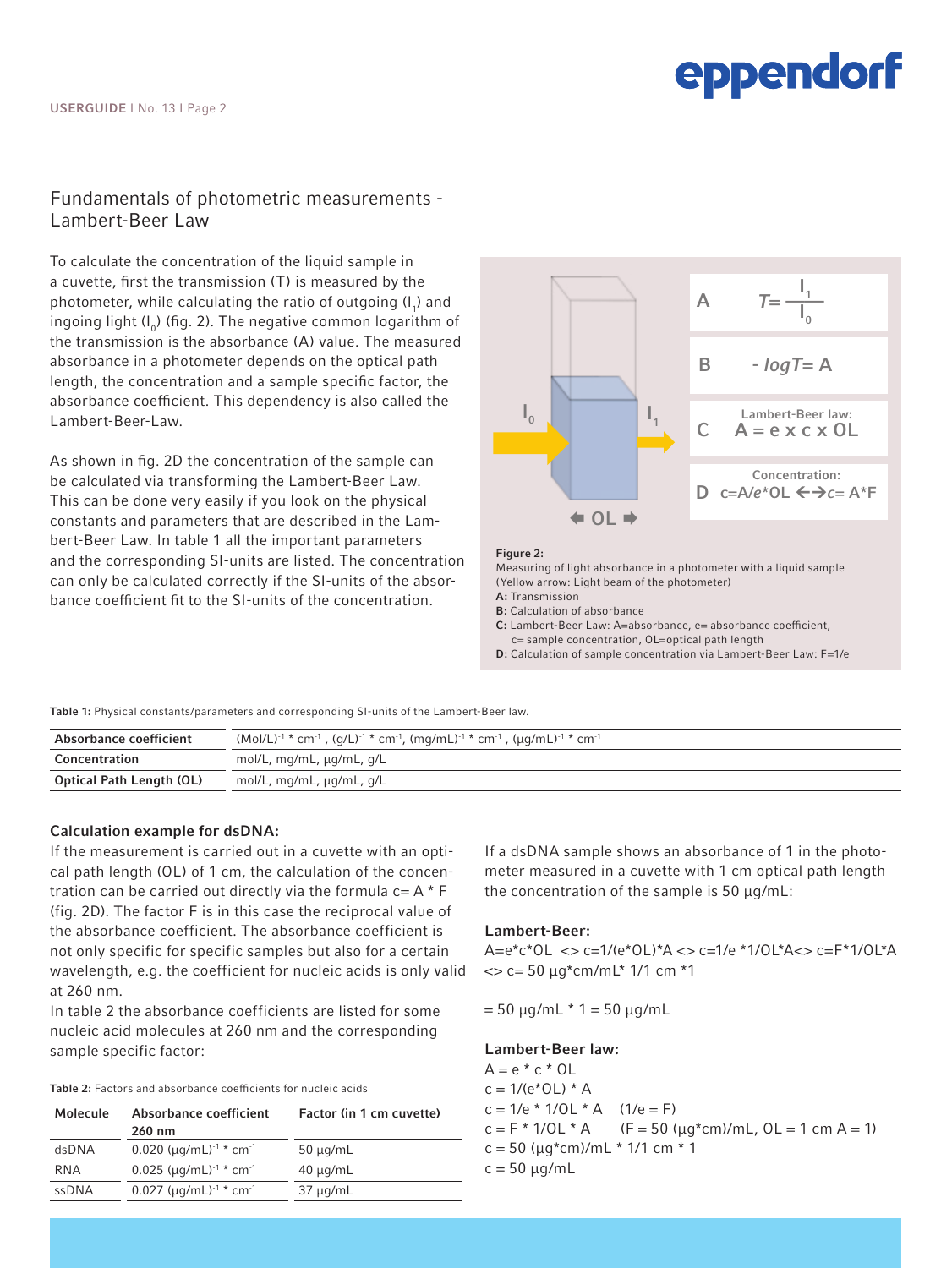### Analyze the measuring results of a nucleic acid sample with the Eppendorf BioPhotometer® D30 and Eppendorf BioSpectrometer®

Before you start measuring, it is important that the correct parameters for the measurement are set. With the Eppendorf BioPhotometer and BioSpectrometer these parameters can be edited directly before the measurement (fig.3)







Figure 4: Measuring result of a nucleic acid sample with the BioPhotometer D30 or BioSpectrometer: You can switch between a graphical and table view of the result. In the table view more details about the sample quality is displayed.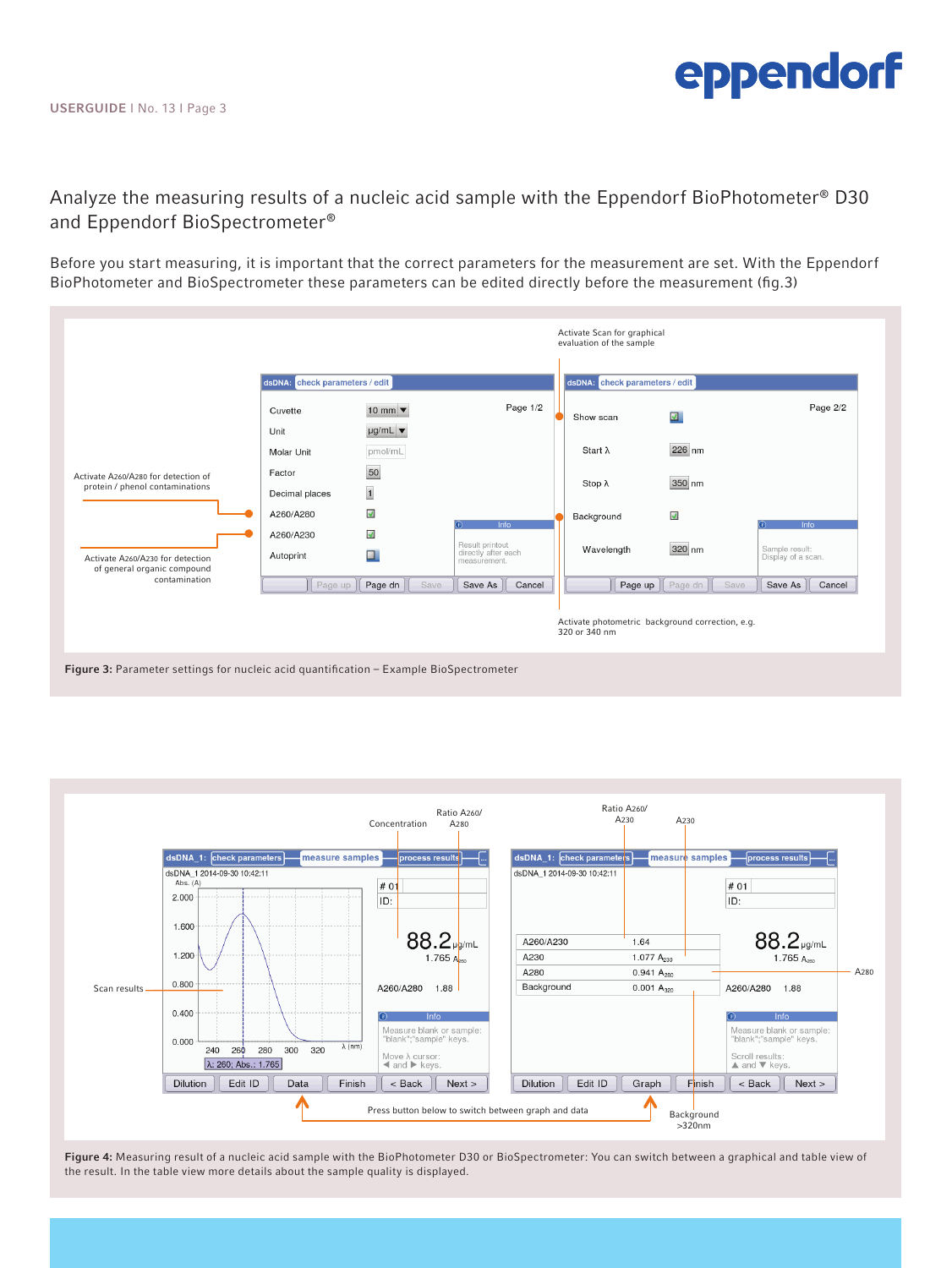### Evaluating the measuring results

1) Absorbance reading at 260 nm (A260) – Nucleic acid sample concentration

#### **Check**

Is the sample in the linear absorbance measuring range of 0.05 – 2 A?\*

Corresponding nucleic acid concentrations: 1 cm (10 mm): UVette® 10 mm path length

dsDNA: 2.5 - 100 µg/mL RNA: 2 - 80 µg/mL ssDNA: 1.85 - 74 µg/mL

0.2 cm (2mm): UVette 2 mm path length

dsDNA: 12.5 - 500 µg/mL RNA: 10 - 400 µg/mL ssDNA: 9.25 - 370 µg/mL

0.1 cm (1 mm): Eppendorf µCuvette® G1.0 with 1 mm path length

dsDNA: 25 - 1000 µg/mL RNA: 20 - 800 µg/mL ssDNA: 18.5 - 740 µg/mL

#### Problem

#### Absorbance >2:

Above an absorbance of 2 the displayed result might not be in the linear range anymore due to stray light effects of the sample.

#### Absorbance <0.05:

With extinctions of less than 0.05, all sources of error, regardless of the device (e.g. imprecisions by pipetting, particulate matter etc.), become too significant to allow exact measurements.

Solution

- 1) Dilute sample until the absorbance of the sample lies in the linear range 0.05 - 2.
- 2) Use cuvette with shorter optical path length: At high concentra tions you can also turn the UVette using the 2 mm path length (fig. 5) or use the µCuvette G1.0 with 1 mm path length (fig. 6). The principle of decreasing the measuring path length is described in figure 7.

Concentrate your sample, or if it is a diluted sample, decrease the dilution of your sample.

For very low concentrated samples it is also possible to evaluate the sample via fluorescence, e.g. with the Eppendorf BioSpectrometer fluorescence [1].

\*Valid for the measuring range of the BioPhotometer D30 and the BioSpectrometer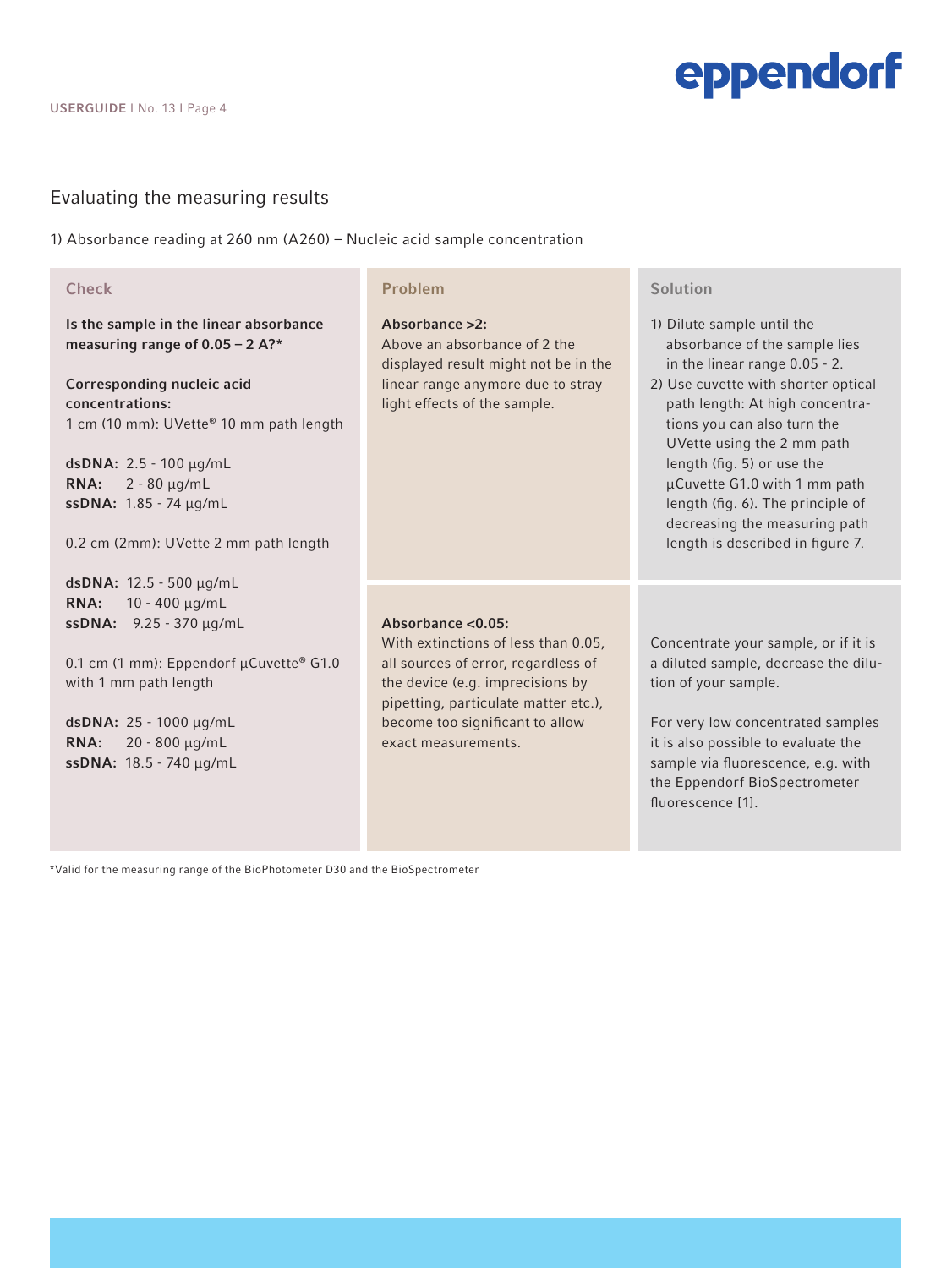USERGUIDE I No. 13 I Page 5

# eppendorf



Figure 5: UVette with two optical path lengths: 10 mm and 2 mm



Figure 6: Eppendorf µCuvette G1.0 1 mm optical path length<br>(orange circle)

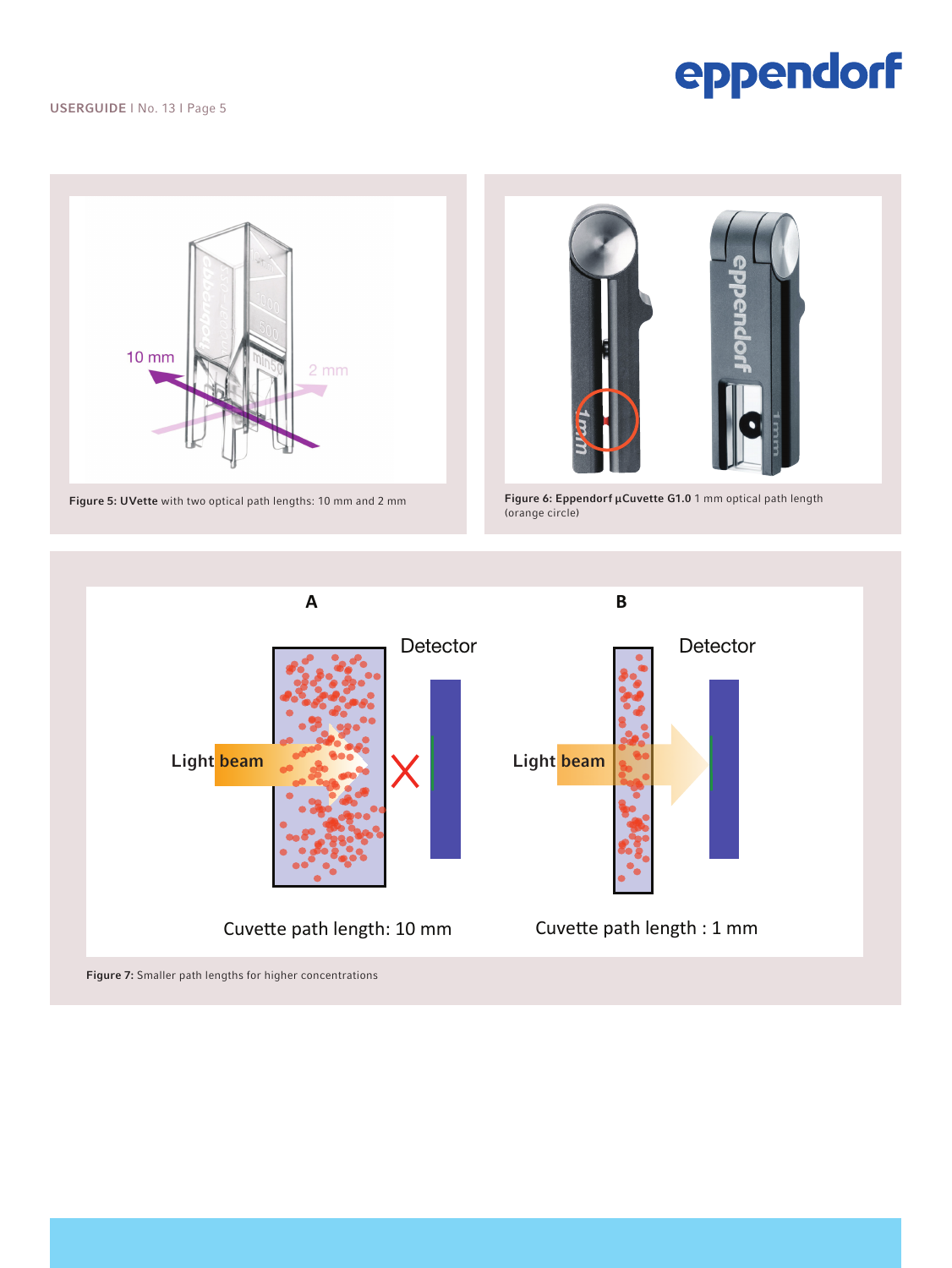2) Check absorbance reading at 280 nm – Nucleic acid sample quality and possible contamination with protein or phenols/ Determination of the purity ratios A260/A280

| <b>Check</b>                                                                                  | Problem                                                                                                                            | Solution                                                                                     |
|-----------------------------------------------------------------------------------------------|------------------------------------------------------------------------------------------------------------------------------------|----------------------------------------------------------------------------------------------|
| By measuring the absorbance at 260 nm<br>and 280 nm the ratio A260/A280 can be<br>determined: | A260/A280 < 1.8<br>Since proteins or phenols show a<br>high absorbance in this range, a too<br>low ratio could indicate a contami- | Purify your sample if possible!<br>Try quantification with fluorescence,<br>if possible [1]. |
| Ratio for pure nucleic acid samples<br>should be: $1.8 - 2.0$                                 | nation of the sample. For example,<br>a ratio of 1.5 corresponds to a 50 %<br>protein/DNA ratio.                                   |                                                                                              |

3) Check absorbance reading at 230 nm – Nucleic acid sample quality and possible contamination with any organic compounds/ Determination of the purity ratios A260/A230

| <b>Check</b>                                                                   | Problem                                                                                                | Solution                                                  |
|--------------------------------------------------------------------------------|--------------------------------------------------------------------------------------------------------|-----------------------------------------------------------|
| By measuring the absorbance at 260 nm<br>and 230 nm the ratio A260/A230 can be | A260/A230 < 2.0<br>The ratio value should be higher                                                    | Purify your sample if possible.                           |
| determined:                                                                    | than 2.0 for pure DNA and RNA.<br>Values less than 2.0 indicate                                        | Try quantification with fluorescence,<br>if possible [1]. |
| Ratio should be: $>2.0$                                                        | contamination by sugars, salts or                                                                      |                                                           |
|                                                                                | organic solvents. A contamination<br>by proteins would also have an<br>influence on the 260/230 ratio. |                                                           |

4) Check absorbance reading >320 nm – Nucleic acid sample quality and photometric background

#### **Check**

Above 320 nm there is no absorbance of nucleic acid or from possible contamination by organic compounds (e.g. proteins). A320=0.0

#### Problem

#### A320 nm  $> 0.0$

Pure nucleic acid sample should show no absorbance in this range. If there is absorbance, there is photometric background in the sample.

Possible reason for measured photometric background:

- > Turbidity: Microbial growth, magnetic beads, precipitation
- > Air bubbles
- > Optical parts of the cuvette are dirty
- > No liquid column, because volume is too small (µCuvette)
- > Not enough liquid in the cuvettes (Example UVette: > 50µL)

#### **Solution**

If the photometric background is <0.03 you can activate the background correction of your photometer: all measured values are reduced by the absorbance value obtained at 320 nm.

If the background is >0.03 you can (depending on the reason for background absorbance):

- > Purify the sample
- > Clean optical parts of the cuvettes if necessary
- > Remove air bubbles
- > Increase sample volume
- (UVette or µCuvette)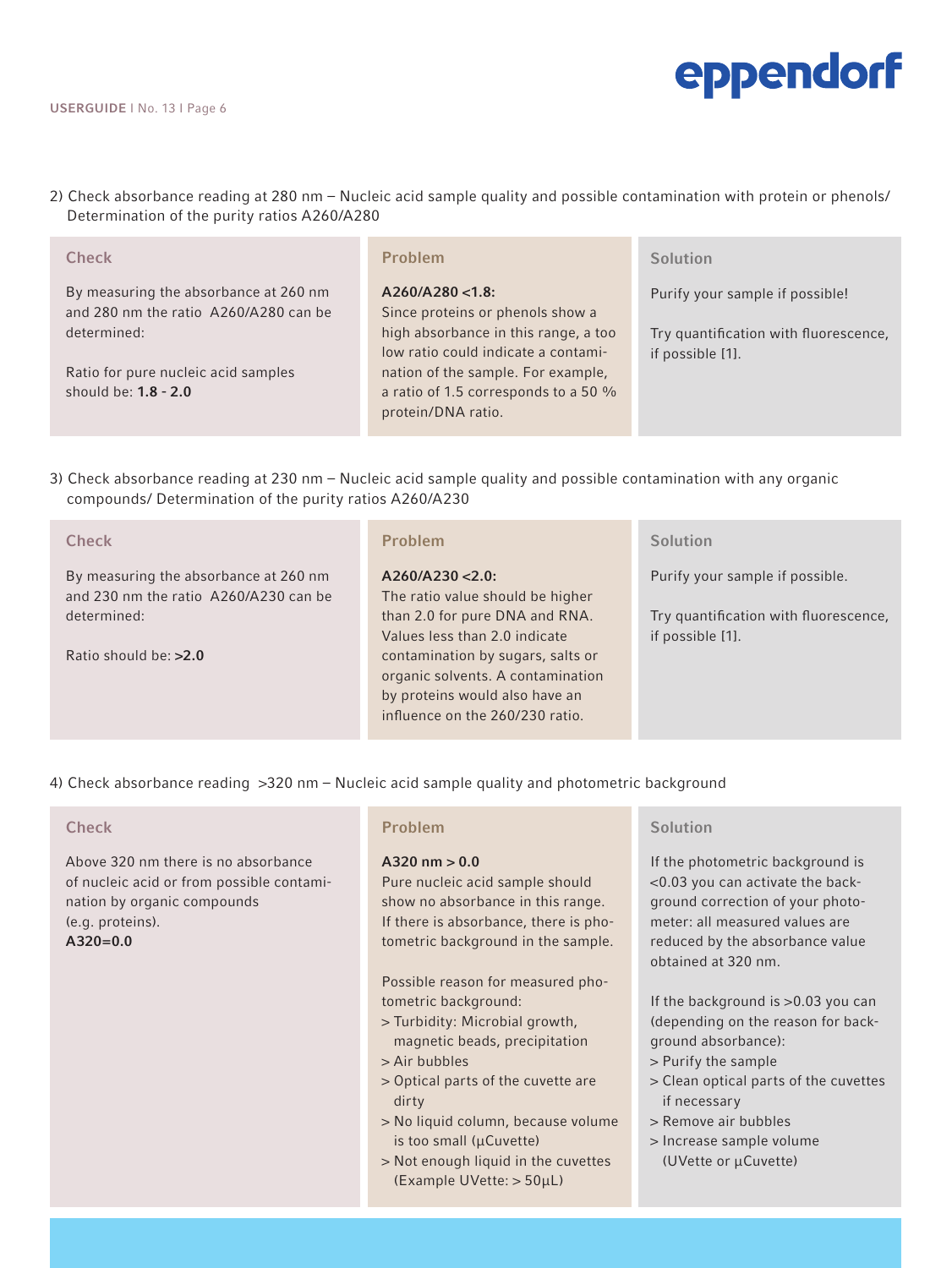USERGUIDE I No. 13 I Page 7



In fig. 8 it is explained how certain types of contamination could influence the measuring result of a nucleic acid sample at 260 nm.

Figure 8: Influence on the measuring result at 260 nm by protein or other organic compounds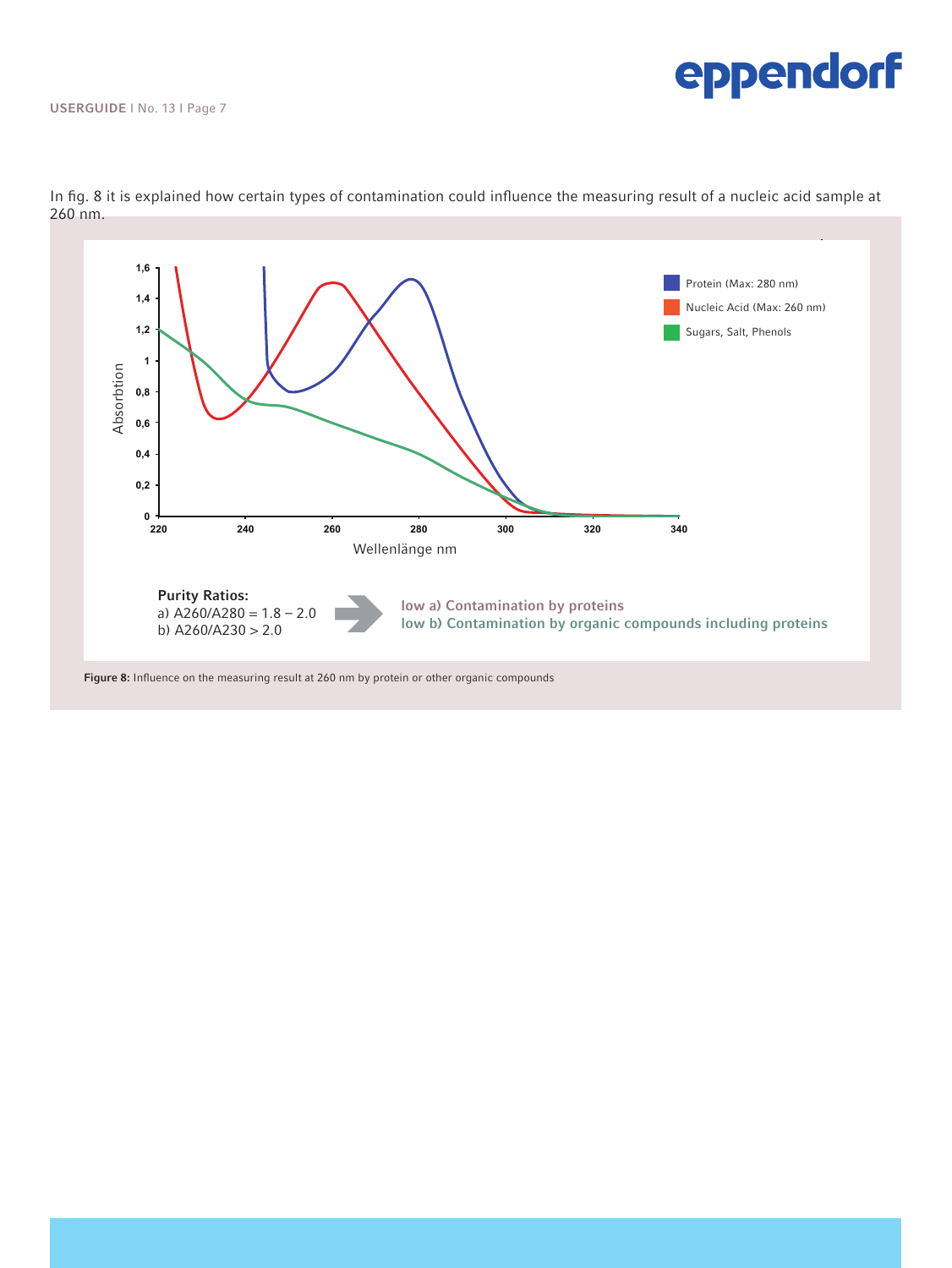

#### Error message in the results display

#### Common reasons for error messages

| <b>Problem</b><br>The measured absorption is higher than 3.0:<br>Example fig. 9B                                                    | Solution<br>> Dilute your sample.<br>> Check whether your cuvette is transparent at a light beam height<br>of 8.5 mm. All Eppendorf cuvettes meet this requirement.<br>> Clean the cuvette shaft.<br>> Check whether the cuvette is inserted in the correct direction<br>(measuring window in the direction of the light path).<br>> Check if the cuvette is suitable for UV measurement. |
|-------------------------------------------------------------------------------------------------------------------------------------|-------------------------------------------------------------------------------------------------------------------------------------------------------------------------------------------------------------------------------------------------------------------------------------------------------------------------------------------------------------------------------------------|
| The ratio cannot be calculated because the<br>absorption of one of the used values is 0.0 or<br>higher than 3.0:<br>Example fig. 9A | > Purify your sample.<br>> Some nucleic acid purification kits contain elution buffers that show<br>significant high absorbance at 230 nm. In this case you cannot expect<br>a reasonable A260/A230. If you need a reasonable ratio change the<br>elution buffer (TE-buffer, water).                                                                                                      |



#### Figure 9: Error message in the results display

A: In this example, the measured value at 230 nm is too high and cannot be displayed graphically and therefore the ratio A260/A230 cannot be calculated. Nevertheless, the nucleic acid measurement at 260 nm has been carried out and the measured concentration can still be displayed. Possible reason for the abnormal shape of the spectrum (compared to a typical nucleic acids spectrum) and low A260/A280 ratio: Protein contamination. B: In this example, the measured value of the nucleic acid sample at 260 nm is higher than 3.0 and cannot be displayed. The sample must be diluted or measured again with a cuvette with a shorter light path.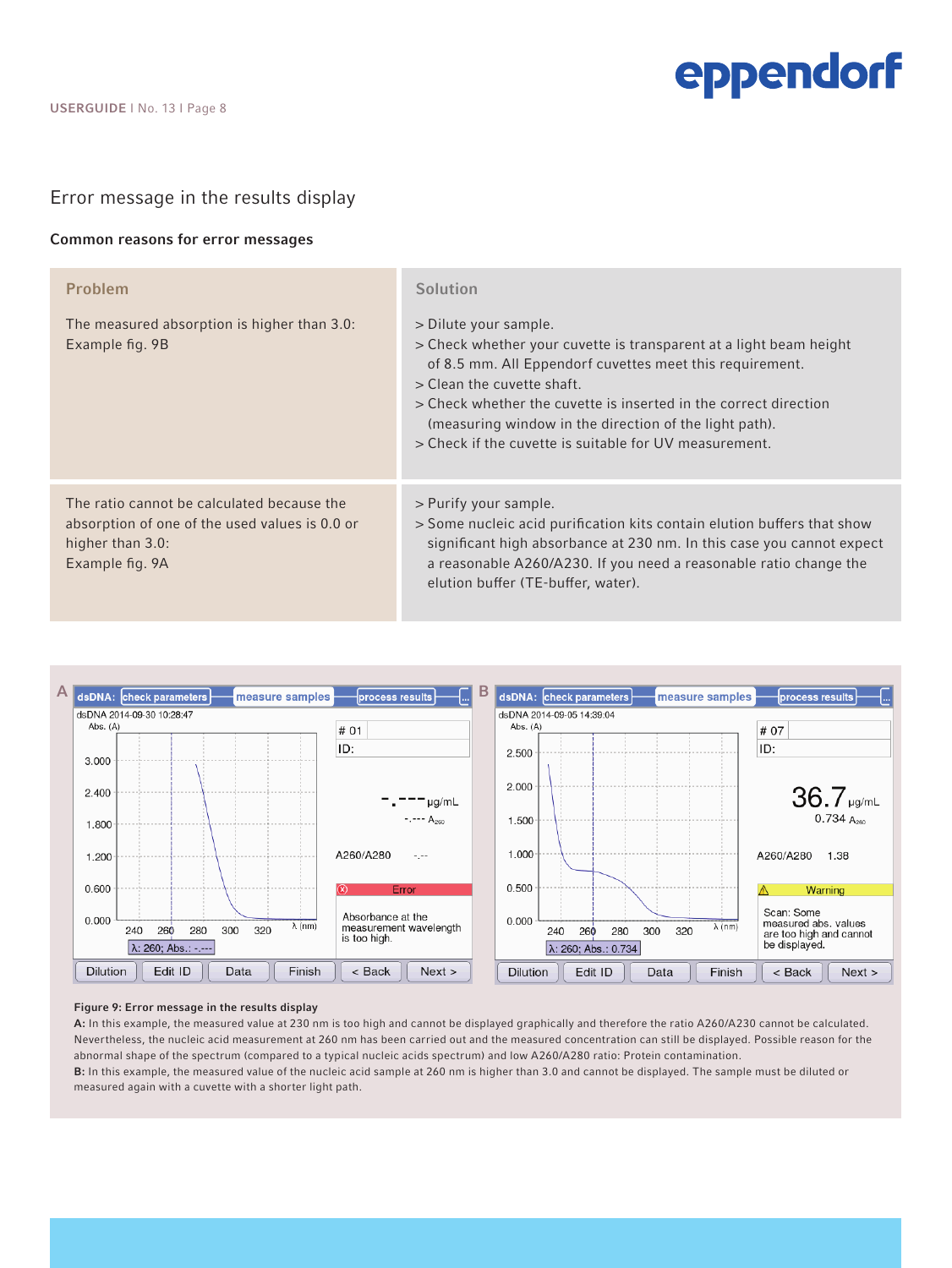#### USERGUIDE I No. 13 I Page 9

## eppendorf

## Most frequent sources of errors

| The dilution                                    | > We recommend a dilution factor of 1:10 to 1:50 at the most,<br>as the pipetting error increases at higher dilution ratios.<br>> Has the dilution factor been set correctly?<br>> Check the correctness of the pipettes via calibration.                                                                                                                                                                                                                                                                                                                                                                                                                                                                                                                                                                                                                                                                                                                                                               |
|-------------------------------------------------|---------------------------------------------------------------------------------------------------------------------------------------------------------------------------------------------------------------------------------------------------------------------------------------------------------------------------------------------------------------------------------------------------------------------------------------------------------------------------------------------------------------------------------------------------------------------------------------------------------------------------------------------------------------------------------------------------------------------------------------------------------------------------------------------------------------------------------------------------------------------------------------------------------------------------------------------------------------------------------------------------------|
| Very important! Mix the sample                  | > The nucleic acid sample should be briefly mixed prior to both diluting and<br>measuring in order to avoid possible concentration gradients in the<br>sample.<br>> Before transferring the sample into the cuvette vortex briefly again prior<br>to measurement to prevent concentration fluctuation caused by long<br>storage of the sample.                                                                                                                                                                                                                                                                                                                                                                                                                                                                                                                                                                                                                                                          |
| The measuring medium                            | > The absorption behavior of nucleic acids is influenced by the pH value<br>and the ionic strength of the buffer. One can thus only obtain precise<br>concentrations under controlled pH conditions and using solutions with<br>low ionic strengths, e.g. 10 mM Tris-HCl pH 8.0. Because water is not<br>pH-stable, fluctuating measurement results may occur.<br>> Some buffers may exhibit self-absorption in the UV range. In order to<br>avoid inaccuracies, use the same buffer in which the sample was<br>resuspended/eluted following isolation for the blank and the sample.                                                                                                                                                                                                                                                                                                                                                                                                                    |
| The cuvettes and what you should<br>be aware of | > The light beam height of the cuvette must match with the one of the<br>devices (8.5 mm for all Eppendorf photometers).<br>> The correct layer thickness of the cuvette must be entered in the device's<br>parameter settings. When changing from 10 mm to 2 mm or 1 mm and the<br>other way round, the blank must be measured again.<br>> Quartz glass cuvettes should be carefully cleaned, so that they are free<br>of DNA/RNA contamination.<br>> The light path of the cuvette must be oriented in the direction of the light<br>beam of the device.<br>> The blank and the sample should be ideally measured in the same cuvette<br>and also in the same orientation in order to avoid fluctuations of the<br>measured values between different cuvettes.<br>> The specific minimum sample volume for the cuvette must be considered.<br>For the UVette this is 50 $\mu$ L. Stray light effects may occur otherwise.<br>> Air bubbles or other visible particles in the cuvette must be avoided. |
| <b>Other causes</b>                             | > The device must be lying flat to ensure its correct functionality.<br>> The cuvette shaft must be clean.<br>> The pipettes must be clean and calibrated correctly.<br>> The pipette piston must be clean to avoid contaminations of the sample.                                                                                                                                                                                                                                                                                                                                                                                                                                                                                                                                                                                                                                                                                                                                                       |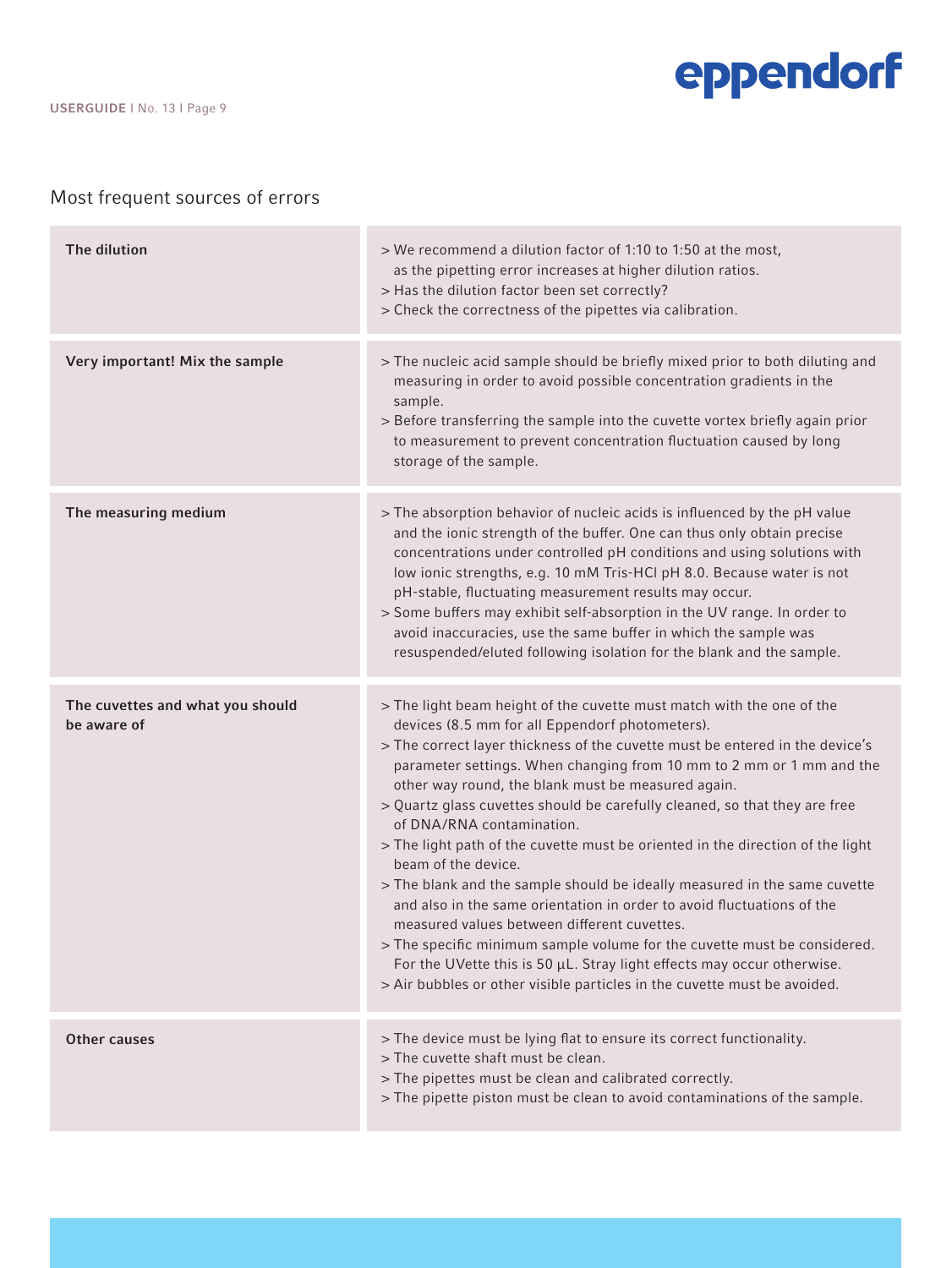USERGUIDE I No. 13 I Page 10

## eppendorf

### Still in doubt?

Carry out a reference measurement in comparison to a standard nucleic acid sample with a defined concentration or use the UV-VIS filter set offered by Eppendorf for the various devices.

### UV-VIS Filter Test

When handling errors have been eliminated, you can determine technical errors of the BioPhotometer D30 / Bio-Spectrometer with reference measurements in comparison with reference materials. For this purpose, Eppendorf offers Secondary UV-VIS Filter Sets. The determined measuring values are compared with the limiting values established for each filter.

This enables you to obtain information concerning the accuracy and precision of the device. You will find more information in the operating manual and tips for carrying out such a test in our userguide No. 10 [2].

### Still need assistance?

Please contact your local Eppendorf organization via www.eppendorf.com.

### Literature

- [1] Armbrecht M, Gloe J, Goemann W: Determination of nucleic acid concentrations using fluorescent dyes in the Eppendorf BioSpectrometer® fluorescence
- [2] Borrmann, L, Armbrecht. M: Evaluating the functionality of the Eppendorf Photometer® and Eppendorf BioSpectrometer® using a Secondary UV-VIS Filter Set